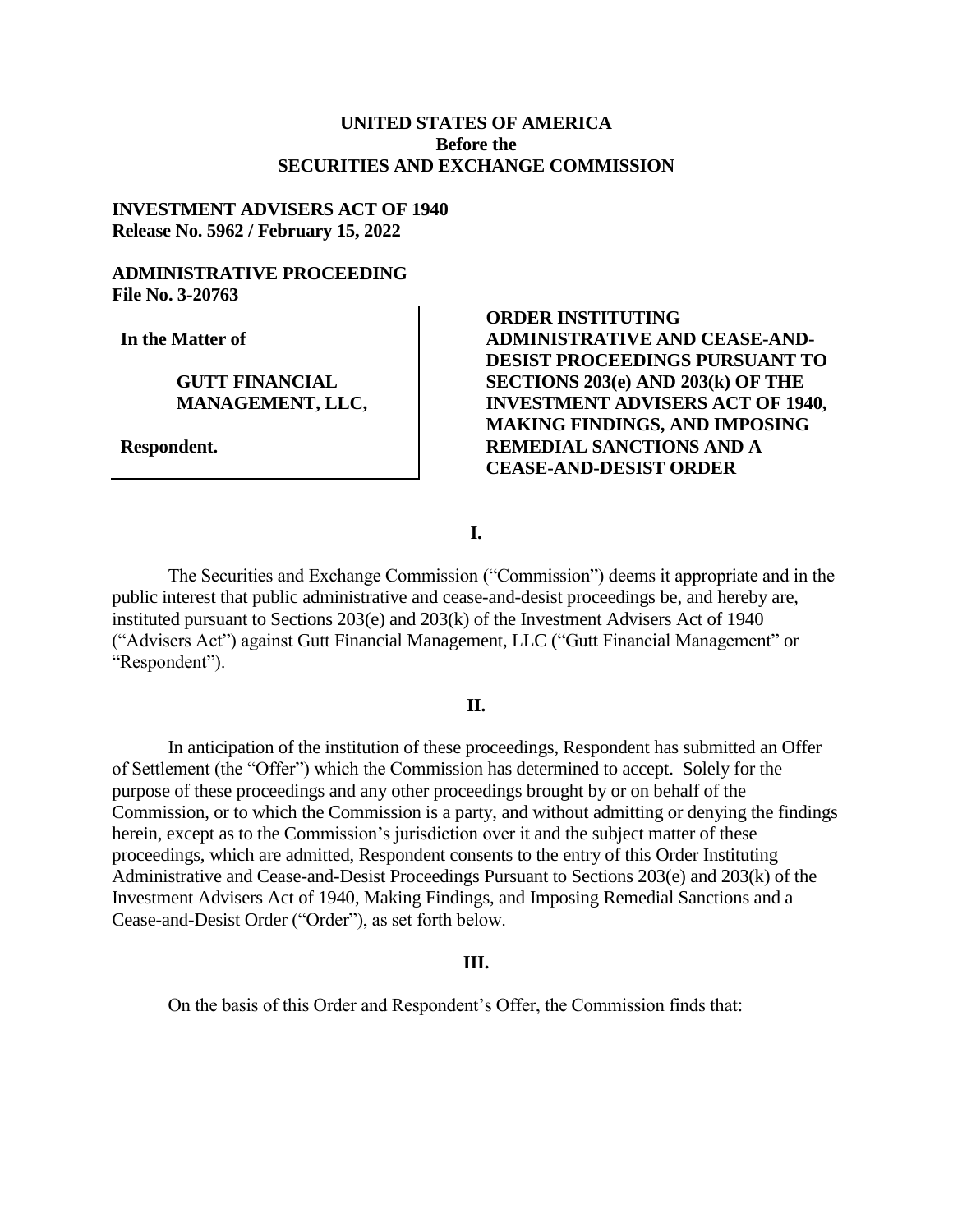#### **Summary**

1. This matter involves Gutt Financial Managment's failure to file with the Commission and to deliver to retail investor clients its Form CRS. Gutt Financial Management was required to file its initial Form CRS with the Commission as Part 3 of its Form ADV and to begin delivering its Form CRS to prospective and new retail investor clients, as applicable, by June 30, 2020. Gutt Financial Management was further required to deliver its Form CRS to existing retail investor clients by July 30, 2020. Respondent failed to file and deliver Form CRS by these deadlines, not becoming compliant until March 2021. As a result, Gutt Financial Management violated Advisers Act Section 204 and Rules 204-1 and 204-5 thereunder.

#### **Respondent**

2. Gutt Financial Management is a Georgia limited liability company with its principal place of business in Atlanta, Georgia. Gutt Financial Management has been registered with the Commission as an investment adviser since January 18, 1995. On its Form ADV, dated March 19, 2021, Gutt Financial Management reported that it had approximately \$158,626,448 in regulatory assets under management and 74 individual clients.

# **Facts**

3. On June 5, 2019, the Commission adopted Form CRS and rules creating new requirements—the Form CRS Filing Requirement and the Form CRS Delivery Requirement (collectively, the "Requirements")—for Commission-registered investment advisers offering services to a retail investor.<sup>1</sup> See Form CRS Relationship Summary; Amendments to Form ADV, Release Nos. 34-86032 & IA-5247 (June 5, 2019) (effective September 10, 2019) ("*Form CRS Adopting Release*").

4. *The Form CRS Filing Requirement*. First, Rule 204-1(e) under the Advisers Act requires all Commission-registered investment advisers offering services to a retail investor ("Retail RIAs") to amend their Form ADV by electronically filing on the Investment Adviser Registration Database ("IARD") an initial Form CRS satisfying the requirements of Part 3 of Form ADV no later than June 30, 2020.

5. *The Form CRS Delivery Requirement*. Second, Rule 204-5 under the Advisers Act requires Retail RIAs to deliver their current Form CRS to each retail investor client. Specifically, under Rule 204-5(b) under the Advisers Act, the Retail RIA must deliver: (1) to each retail investor client its current Form CRS before or at the time the firm enters into an investment

 $\overline{a}$ 

 $<sup>1</sup>$  For purposes of Form CRS, the term "retail investor" means "a natural person, or the legal</sup> representative of such natural person, who seeks to receive or receives services primarily for personal, family or household purposes." Rule 204-5(d)(2) under the Advisers Act.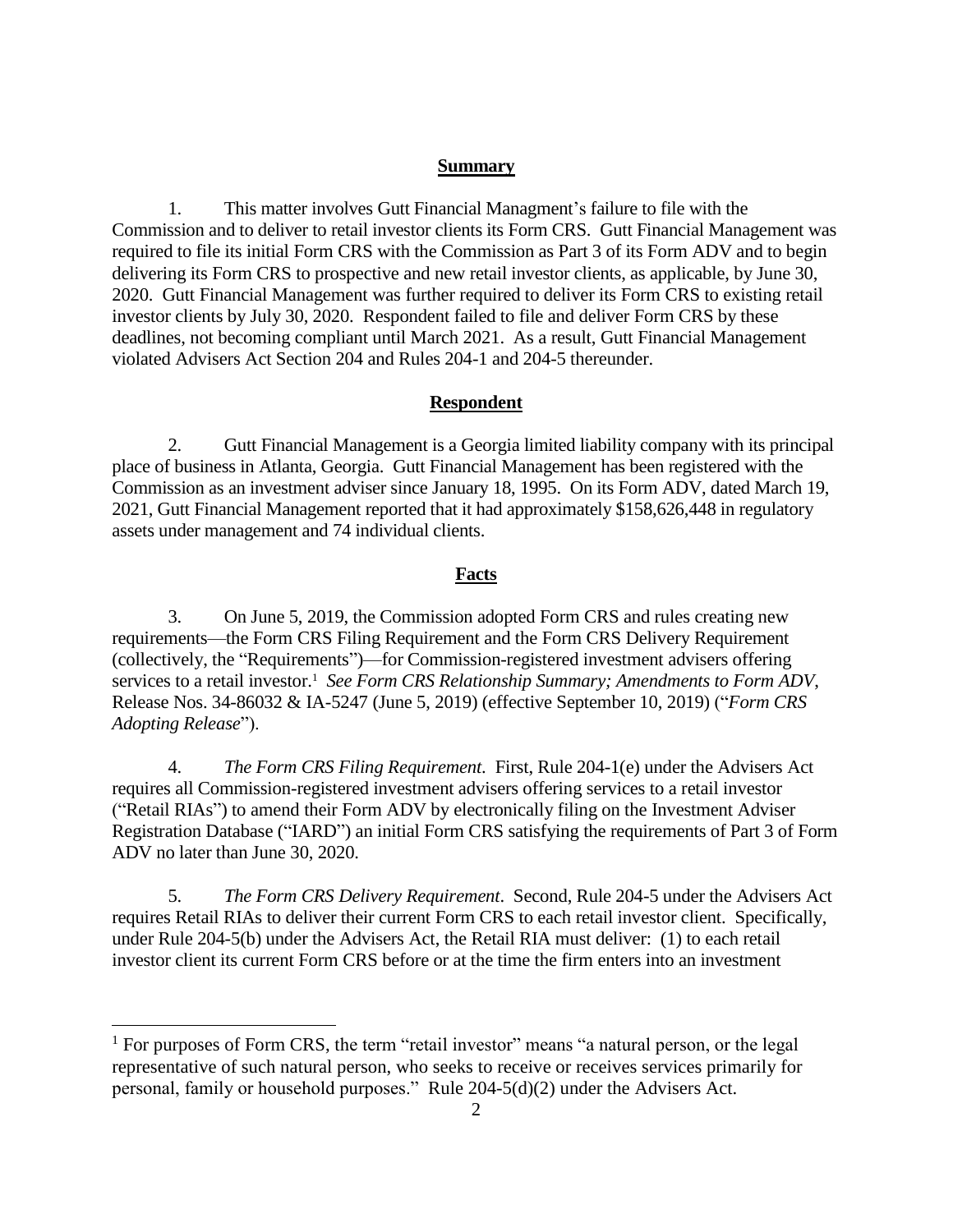advisory contract with that client; and (2) to each retail investor client who is an existing client the Retail RIA's current Form CRS before or at the time the firm:

- opens a new account that is different from the retail investor client's existing account(s);
- recommends that the retail investor client roll over assets from a retirement account into a new or existing account or investment; or
- recommends or provides a new investment advisory service or investment that does not necessarily involve the opening of a new account and would not be held in an existing account.

*See* Rule 204-5(b)(1) & (b)(2). Rule 204-5(b)(3) also requires Retail RIAs to post their current Form CRS prominently on their website, if they have one, in a location and format that is easily accessible to retail investors. The deadline for Retail RIAs to begin complying with the Form CRS Delivery Requirement was June 30, 2020 for prospective and new retail investor clients and July 30, 2020 for the initial delivery to existing retail investor clients. *See* Rule 204-5(e)(1) & (e)(2); *Form CRS Adopting Release* at 239, 242, 406-407; Form ADV, Part 3: Instructions to Form CRS, General Instruction 7.C (Sept. 2019).

6. Gutt Financial Management failed to comply with the Requirements by its regulatory deadlines, and began complying only after the Division of Examinations ("EXAMS") contacted the firm regarding the failure to file its Form CRS. Specifically, EXAMS contacted Gutt Financial Management's Chief Compliance Officer ("CCO") by email on October 14, 2020 to alert the CCO that the firm had failed to file Form CRS. Gutt Financial Management, however, still did not file its Form CRS. On February 8, 2021, EXAMS again contacted Gutt Financial Management but this time to announce an examination relating to the firm's failure to file Form CRS. Gutt Financial Management finally filed Form CRS with the Commission on March 19, 2021, delivered Form CRS to its existing retail investor clients on March 22, 2021, and posted Form CRS on its website on March 31, 2021.

# **Violations**

7. As a result of the conduct described above, Gutt Financial Management willfully<sup>2</sup> violated Section 204 of the Advisers Act and Rules 204-1 and 204-5 thereunder.

 $\overline{a}$ 

<sup>&</sup>lt;sup>2</sup> "Willfully," for purposes of imposing relief under Section 203(e) of the Advisers Act "'means no more than that the person charged with the duty knows what he is doing.'" *Wonsover v. SEC*, 205 F.3d 408, 414 (D.C. Cir. 2000) (quoting *Hughes v. SEC*, 174 F.2d 969, 977 (D.C. Cir. 1949)). There is no requirement that the actor "also be aware that he is violating one of the Rules or Acts." *Tager v. SEC*, 344 F.2d 5, 8 (2d Cir. 1965). The decision in *The Robare Group, Ltd. v. SEC*, which construed the term "willfully" for purposes of a differently structured statutory provision, does not alter that standard. 922 F.3d 468, 478-79 (D.C. Cir. 2019) (setting forth the showing required to establish that a person has "willfully omit[ted]" material information from a required disclosure in violation of Section 207 of the Advisers Act).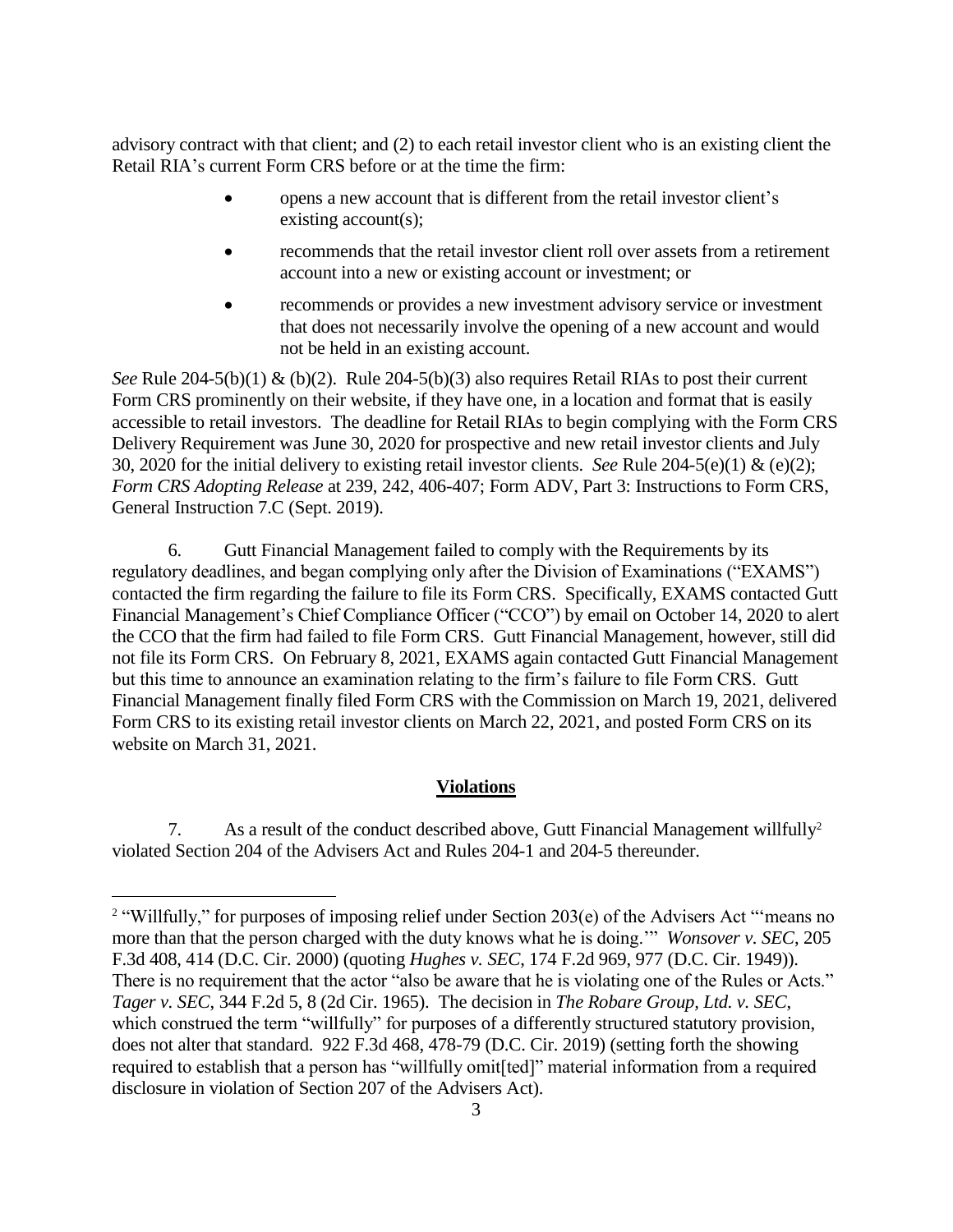In view of the foregoing, the Commission deems it appropriate and in the public interest to impose the sanctions agreed to in Respondent Gutt Financial Management's Offer.

Accordingly, pursuant to Sections 203(e) and 203(k) of the Advisers Act, it is hereby ORDERED that:

A. Respondent cease and desist from committing or causing any violations and any future violations of Advisers Act Section 204 and Rules 204-1 and 204-5 thereunder.

B. Respondent is censured.

C. Respondent shall, within 10 days of the entry of this Order, pay a civil money penalty in the amount of \$25,000 to the Securities and Exchange Commission for transfer to the general fund of the United States Treasury, subject to Securities Exchange Act of 1934 Section 21F(g)(3). If timely payment is not made, additional interest shall accrue pursuant to 31 U.S.C. § 3717.

Payment must be made in one of the following ways:

- (1) Respondent may transmit payment electronically to the Commission, which will provide detailed ACH transfer/Fedwire instructions upon request;
- (2) Respondent may make direct payment from a bank account via Pay.gov through the SEC website at [http://www.sec.gov/about/offices/ofm.htm;](http://www.sec.gov/about/offices/ofm.htm) or
- (3) Respondent may pay by certified check, bank cashier's check, or United States postal money order, made payable to the Securities and Exchange Commission and hand-delivered or mailed to:

Enterprise Services Center Accounts Receivable Branch HQ Bldg., Room 181, AMZ-341 6500 South MacArthur Boulevard Oklahoma City, OK 73169

Payments by check or money order must be accompanied by a cover letter identifying Gutt Financial Management as a Respondent in these proceedings, and the file number of these proceedings; a copy of the cover letter and check or money order must be sent to: Stephen E. Donahue, Assistant Director, Asset Management Unit, U.S. Securities and Exchange Commission, 950 East Paces Ferry Road, N.E., Suite 900, Atlanta, Georgia 30326.

D. Amounts ordered to be paid as civil money penalties pursuant to this Order shall be treated as penalties paid to the government for all purposes, including all tax purposes. To